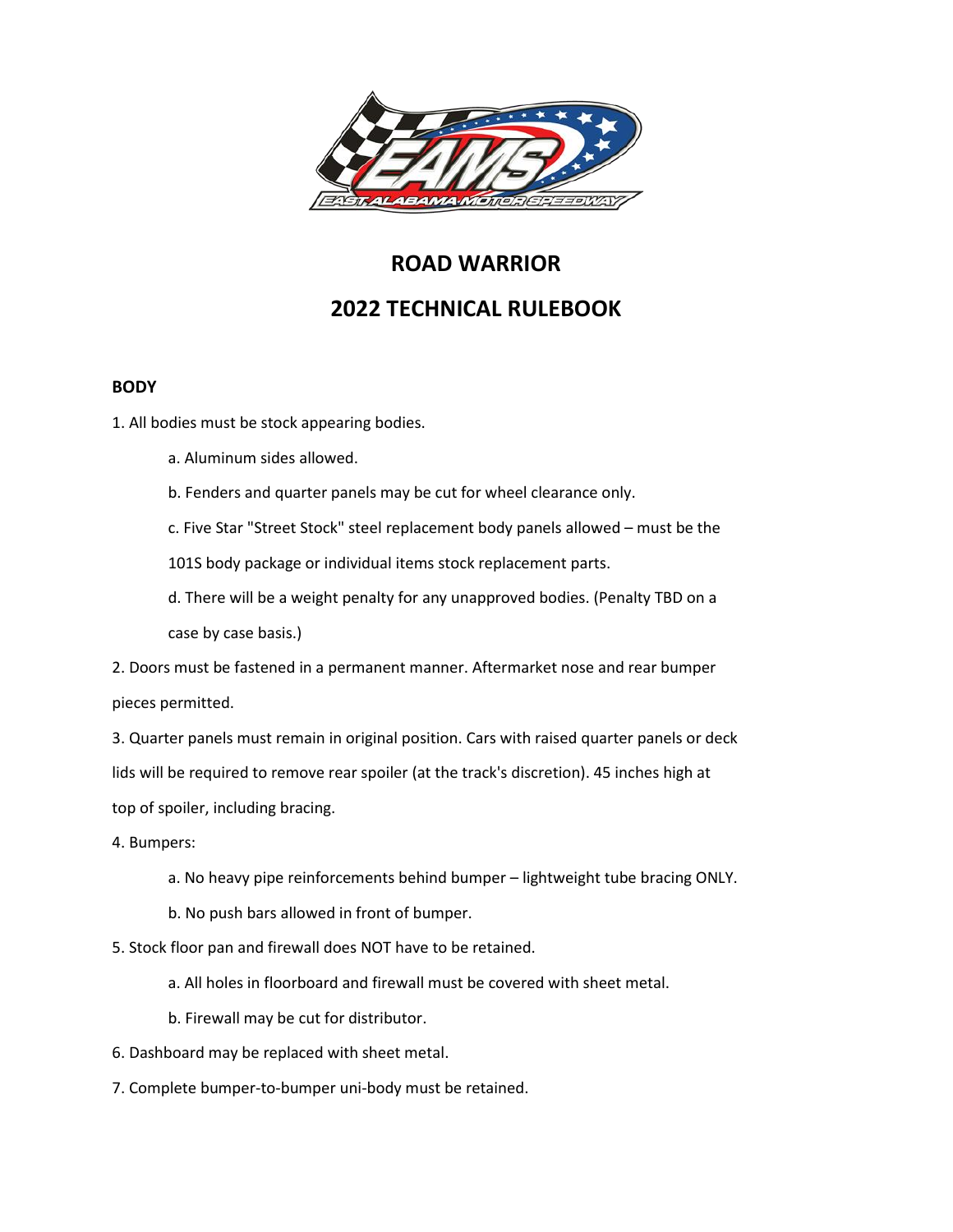8. Must have stock bumpers.

9. No bump bars of any kind.

10. May have radiator protection bar, cannot extend past front bumper.

11. Rear bodywork of car must be closed in – NO open rears.

12. Protests of the body must be made before the race.

#### **FRAME AND SUSPENSION:**

1. Minimum wheelbase 105".

2. All frames must be stock from clip to rear clip. No altering, shortening, or interchanging of any kind.

3. May relocate top A-frame. May run tubular top a-frames. Lower a-frame must be stock and in stock location.

4. Unibody car frame may be connected. Stock shape of unibody may not be altered in any way.

5. No reese bars, J-bars, torque links, or any other traction-enhancing device allowed.

6. Steel shocks. No coil-over shocks. No adjustable shocks. Schrader valves ok.

7. Stock type suspension for make and model only. Leaf spring cars must have leaf springs

only mounted in the original position. Coil spring cars must have springs mounted in

stock location and use stock trailing arms. Urethane bushings permitted.

8. Stock type brake systems or dual master cylinders allowed.

9. Screw jacks allowed.

10. Six-point roll cage required – must be welded to frame rails and all connections must be fully welded.

a. Must be a minimum diameter of 1 1/2" and minimum .083 wall thickness.

b. A minimum of 3 horizontal bars is required in the driver's door and a minimum of 2 in the passenger door.

c. Roll bar installation and workmanship must be approved.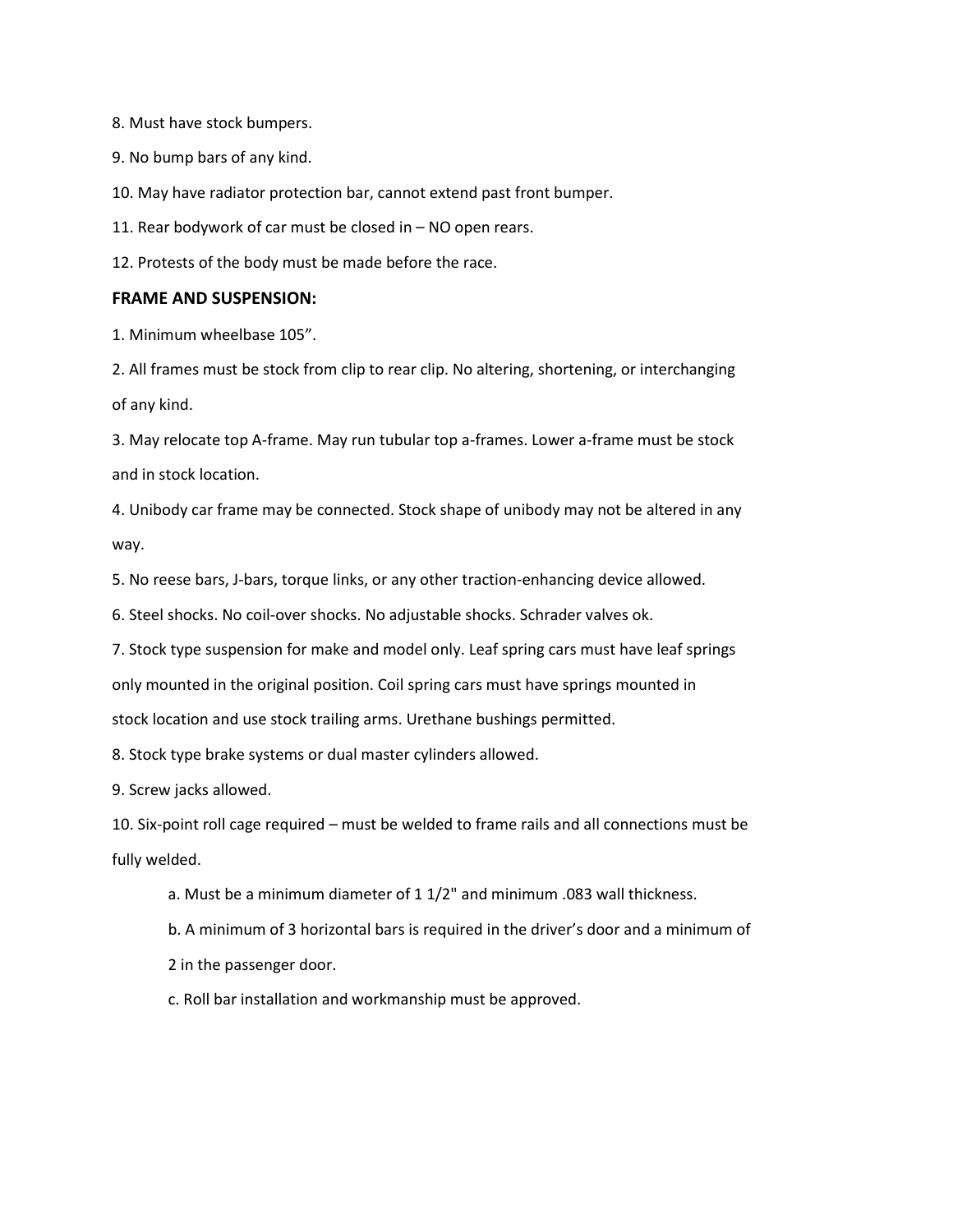#### **TRANSMISSION AND REAREND**

1. Can run Brinn style transmission with 153 tooth flywheel and starter add 100 lbs.

Must mount to block, not bellhousing.

2. Stock factory production rear ends.

3. GM cars may run Ford 9" with floater.

4. Drum brakes or rear disc brakes. Rear disc brakes must have stock single piston

calipers only. NO aftermarket calipers allowed. Rotor hats must be stock steel. No

aluminum or aftermarket rotor hats.

5. Brake adjusters are permitted.

## **WHEELS AND TIRES**

1. Hoosier H500 or AR500.

2. No inner liners.

3. 1/2" wheel studs minimum and 1" lug nuts mandatory.

4. Steel wheels only. No aluminum wheels. 10" maximum width. No wide 5 wheels or

adapters. 10" steel bead lock allowed on both sides.

5. Grooving, siping, and buffing tires permitted.

6. All numbers, codes, and manufacturer names must remain visible on the tire. No

grinding off of numbers, codes or names. Any tire that has been altered will be illegal.

7. No tire softeners or conditioners permitted.

a. Tires may not be altered using any natural or unnatural, hazardous or nonhazardous, components or chemicals that affect the factory set baseline settings of a given tire.

b. ALL competitors are subject to tire inspections.

8. Tires are available on race night or call 334-297-2594.

#### **SAFETY**

1. Approved helmet and full fire-resistant driver's suit required.

2. 50 lb. weight break for head and neck restraint and/or full containment seat.

3. All cars must have 3" lap belt and 2" shoulder harness and crotch strap MINIMUM and

must be attached to roll cage. Cannot be over three years old.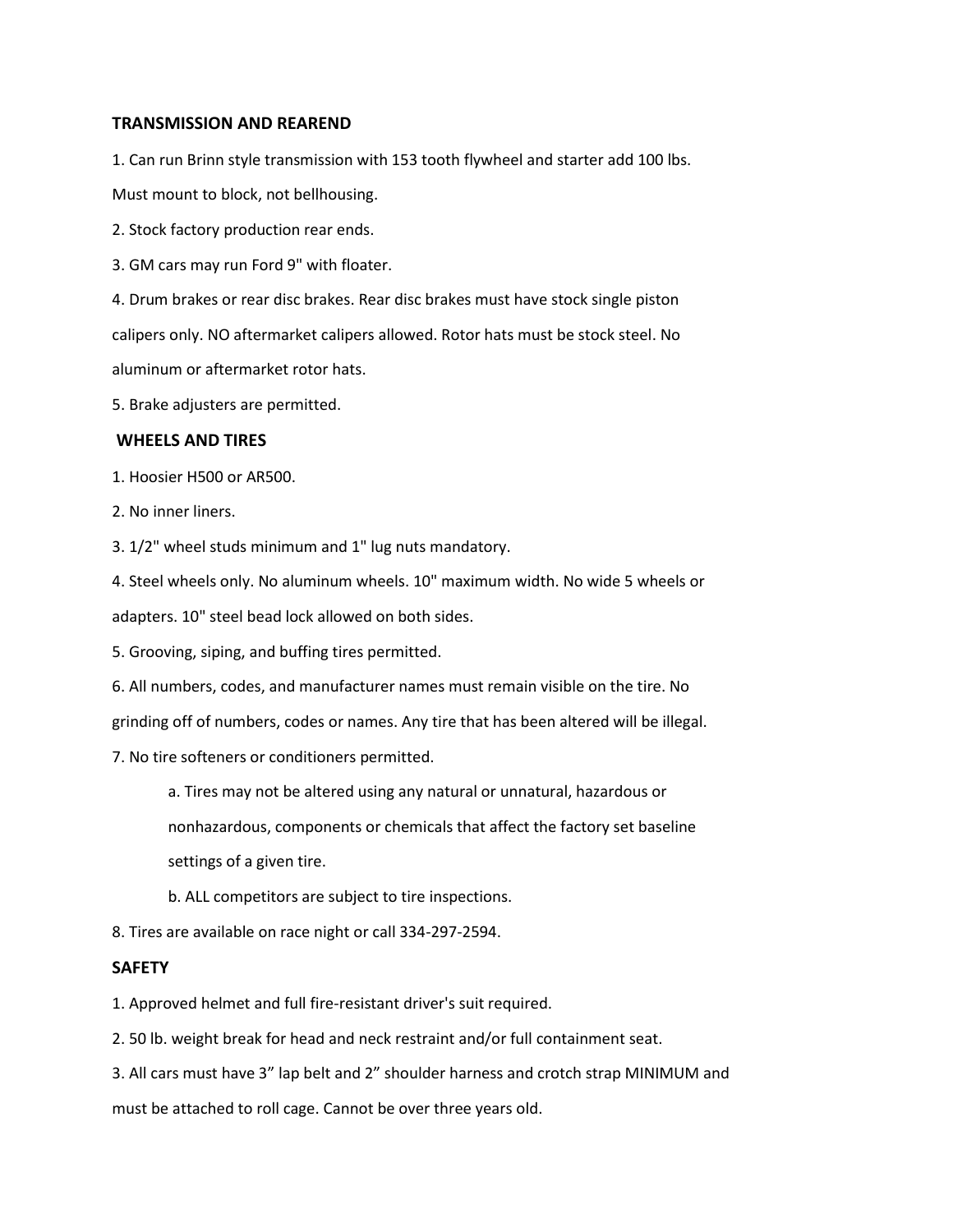4. All cars must have an approved fire extinguisher, securely mounted, within easy reach of the driver. A 5 lb. halon system is recommended.

## **ENGINE**

\* GM602 crate engine allowed with seals in place

1. No high-performance equipment or machine work permitted unless otherwise noted here.

2. Only stock factory street production V-8 or V-6 engines permitted.

a. Must be mounted in stock location, center of chassis.

b. #1 spark plug must be in line with, or in front of, upper ball joint.

3. GM 350 c.i.d., Ford 351 c.i.d., Chrysler 340 or 360 c.i.d. Engines must be stock bore and

stroke. 0.60ths over bore permitted.

4. No big blocks permitted.

5. Deck may be surfaced but pistons may not exceed the top of the block.

6. Racing oil pans permitted – must be made of steel. NO aluminum oil pans.

7. No engine interchanging – car and engine must be the same manufacturer.

8. Stock factory production steel or cast-iron cranks permitted. Eagle or Scat crank

acceptable.

a. This is the only aftermarket crankshaft allowed and must have factory numbers intact.

b. No knife edging or lightening of cranks.

c. Crankshafts must be stock stroke to size of engine.

- d. No stroking or D-stroking.
- e. Cranks must weigh 47 lbs. All cranks weighed with pilot bushing, cam gear, bolt and washer.

9. Engine balancing is permitted.

# **CYLINDER HEADS**

1. Heads must be standard production factory steel or baby butt, 461, 462, or 041. Vortec

062 & 906 cylinder heads permitted with the following specs – 175 cc intake runner

volume max, 64cc max exhaust runner volume. No bowtie, dart, or angle plug heads.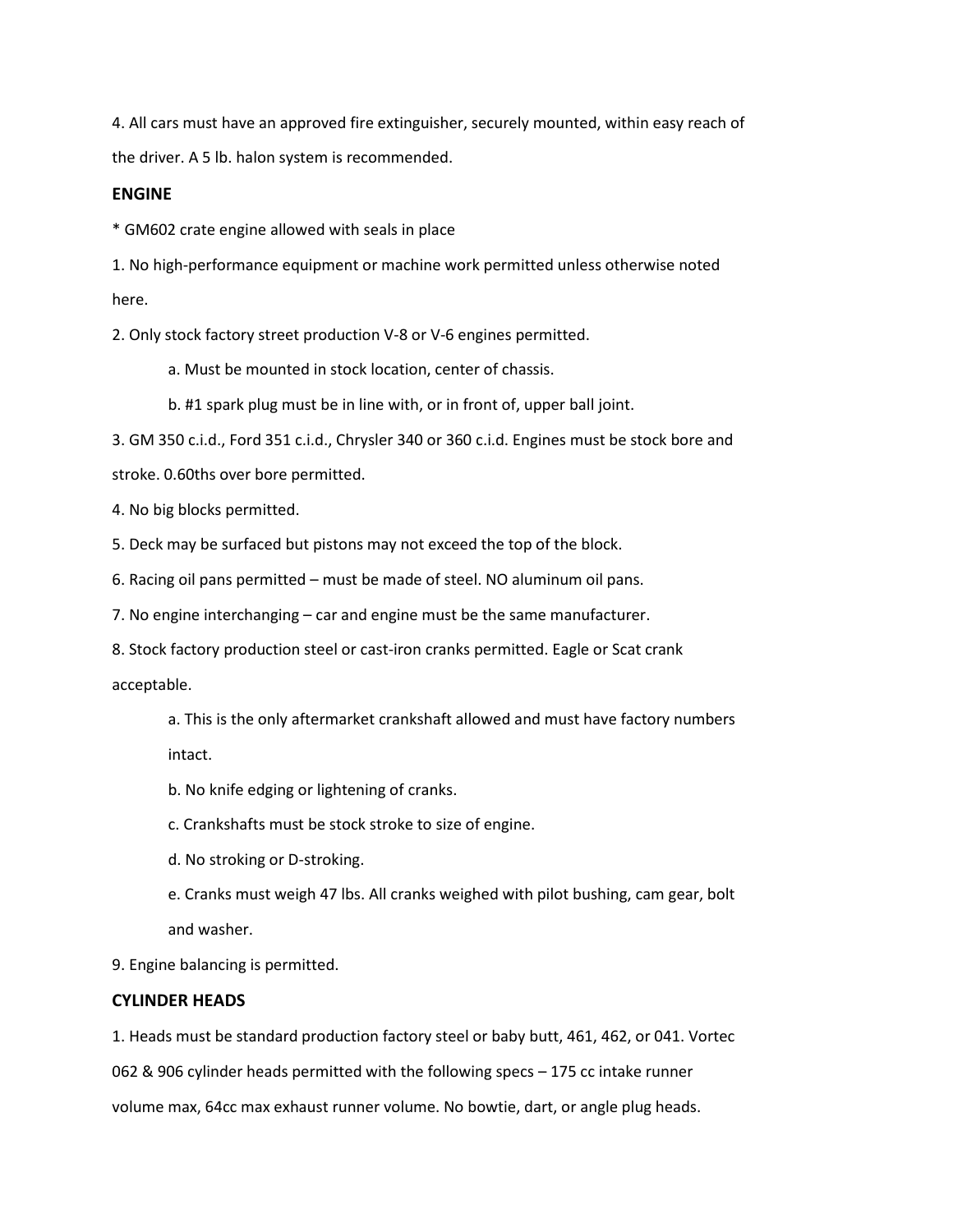2. No angle milling, porting, polishing, squaring or epoxying of ports. Screw in studs or guide plates permitted. Rocker studs may be pinned. No roller or roller tip rocker arms. 3 angle valve jobs permitted.

3. Stainless steel valves allowed.

a. Chevrolet 350 - 1.94" maximum intake & 1.5" maximum exhaust.

b. Ford, Chrysler and other GM products must be stock sizes. Stock diameter valve stems.

4. Steel valve retainers and keepers only. No aluminum, titanium or other exotic material retainer. Any valve spring.

5. No mismatching of Cleveland or Windsor heads.

6. Screw in studs or guide plates permitted. Rocker studs may be pinned.

## **PISTONS**

1. Cast or forged flat top two or four valve relief pistons with minimum 1/16, 3/16 ring

package only.

2. No dome pistons permitted.

## **RODS**

1. Stock length forged steel I beam rods only – no H-beam rods.

2. 3/8 rod bolt maximum.

3. No billet or exotic material connecting rods.

## **CAMSHAFT**

- 1. Hydraulic flat tappet camshafts only.
- 2. Maximum .450 lift at valves
- 3. No solid lift cams. No anti-pump up or Rhoads lifters permitted.
- 4. Lifters must be stock diameter to make of engine.

a. Chevrolet – .842"

b. Ford – .875"

#### **INTAKE**

1. Intakes must be cast iron or aluminum factory production low profile intakes.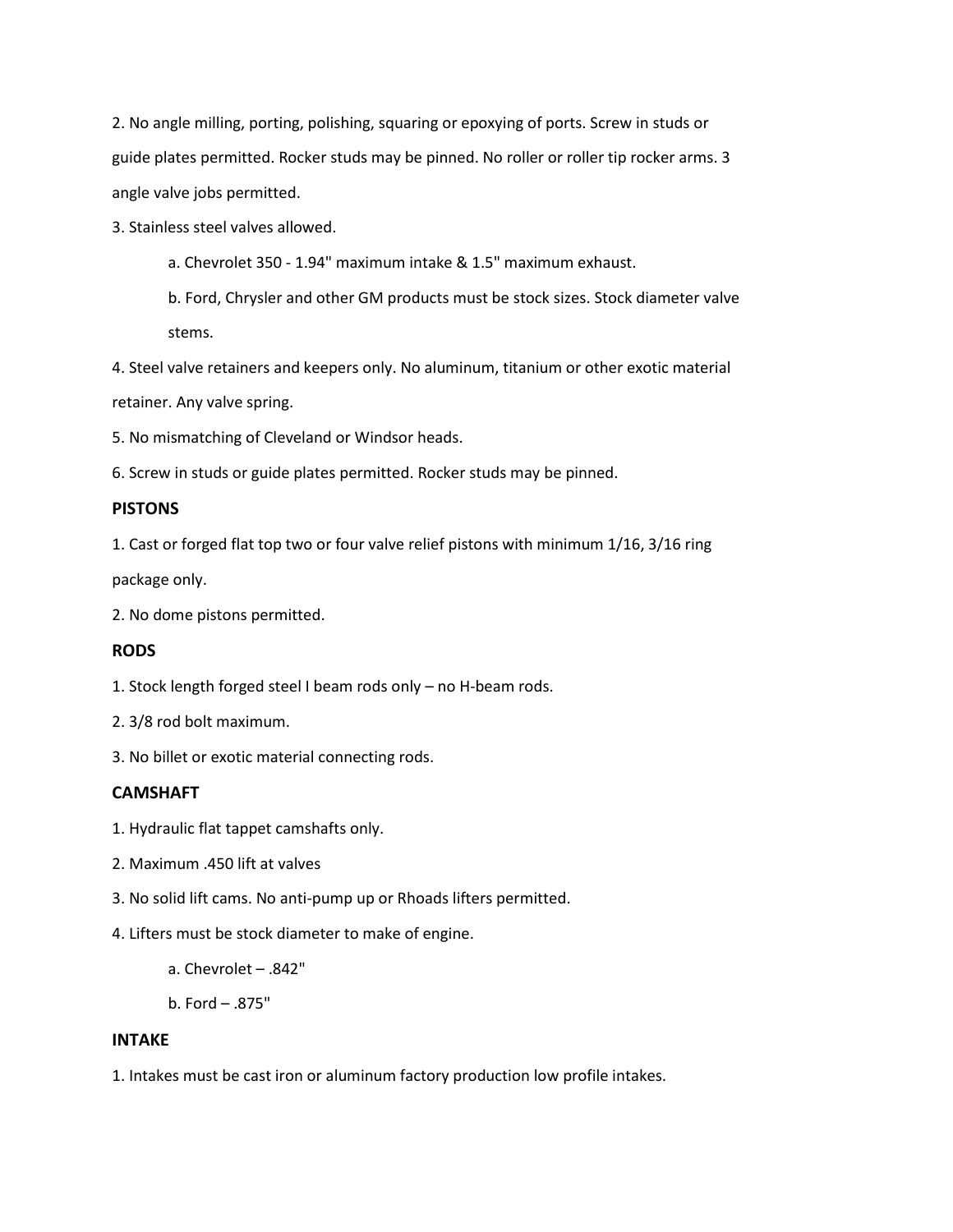a. Adapter plates permitted on cast iron quadrajet style intake – 1" thickness max.

2. May use aftermarket aluminum dual plane low profile intake manifold. Only intakes permitted are as follows:

- a. Edelbrock 2101, 2701 or 7101;
- b. Weiand 8120 or 8150;
- c. Summit Racing 226008 or 226012.

3. No porting, polishing, squaring, or epoxying of intake ports, plenum, or runners. No

milling or hogging out of plenum.

4. Ford Motorsports low profile aluminum intake permitted – must add 50lbs, and no spacer with this intake.

5. Vortec heads may run aluminum low profile intake – Edelbrock part# 7116 or 2116, or

GM part # 12366573 (same as on 602 crate engine). Only intakes allowed with vortec

heads.

# **EXHAUST**

- 1. No step tube headers.
- 2. All headers must be 4 tubes.
- 3. Same size into one collector.

## **CARBURETOR**

1. Holley 600 cfm, vacuum secondary, dual or single line carburetor permitted.

2. 602 Crate engine can use one dual line Holley 650 CFM (Holley HP 80541 ONLY).

- 3. Choke horn may not be removed.
- 4. 600 Spec carburetor allowed.
- 5. Must pass track's go/no-go gauge(s).
- 6. May run up to 650 cfm on either engine.

#### **FUEL SYSTEM**

1. Fuel tank may be located inside the trunk. Tanks must be securely mounted. Fuel cell

highly recommended.

2. Pump gas or racing fuel only. (RACING FUEL AVAILABLE AT TRACK)

a. Pump gas may contain up to 10% ethanol as allowed by law.